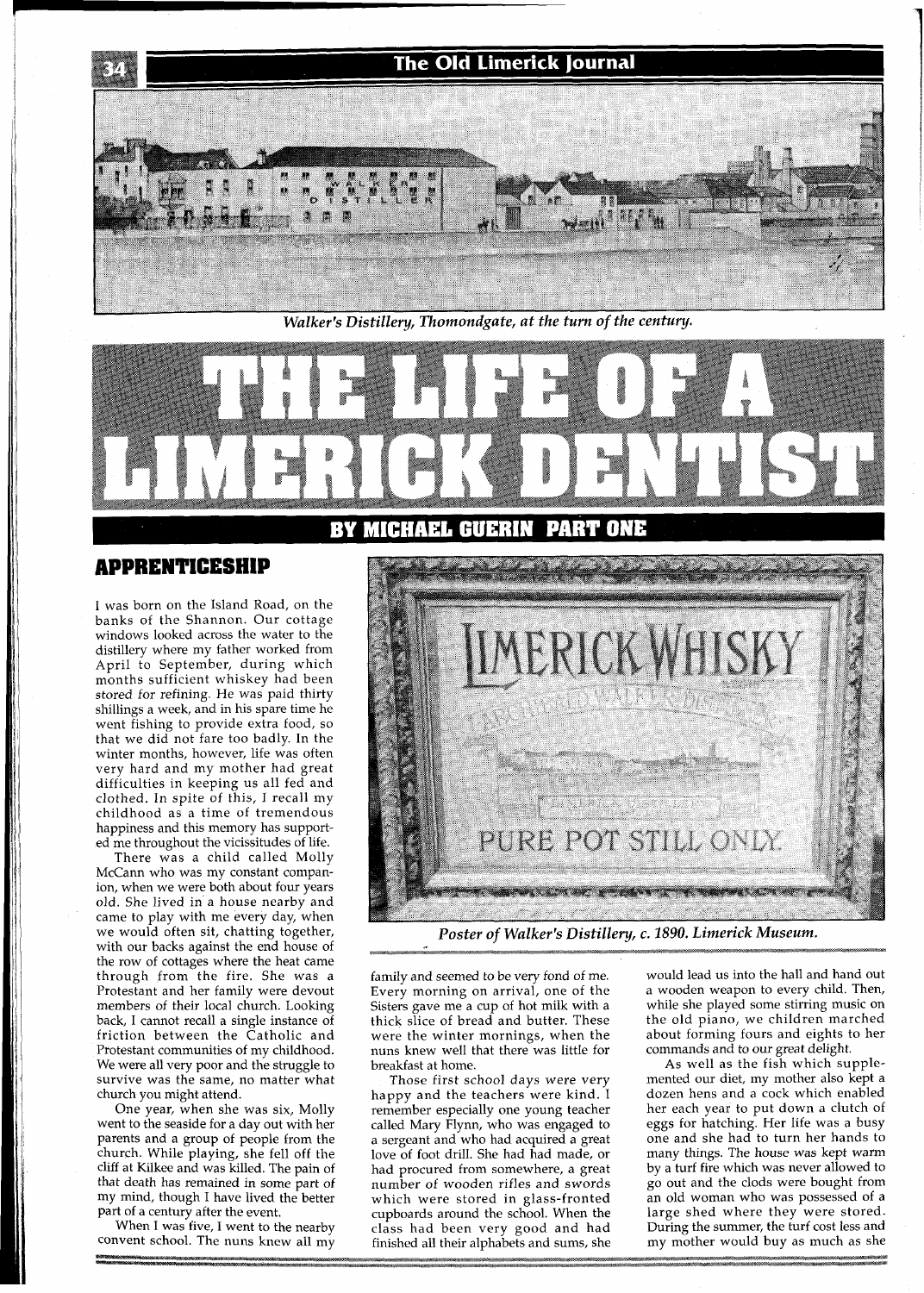# **Winter Edition 1992**



Collecting turf at Arthur's Quay, c. 1900.

could, piling it at the back of the yard under a cover.

The cooking was done in ovens on either side of the fire and on the big iron hob. Our staple diet consisted of potatoes and cabbage which we grew ourselves, plus eggs, fish, the occasional pig's head and my mother's own soda bread. Everything, of course, was more plentiful in summer, but I never recall being really hungry, no matter the season. Perhaps life was tempered for me because I was the youngest in the family and certainly affection was lavished upon me.

During the summer time, we went bare-foot, saving the shoe leather for the winter days. In any case, we much preferred to run and roam, free from clumsy footwear. There was more than a mile of river shore around the Island where we could explore, paddle and swim to our heart's content. This time of year was very busy and exciting, when the fishermen went out with their nets, seeking the salmon. In one swoop, they came in with ninety-six salmon: that was a day of joy and delight.

Every Sunday, after mass, I went fishing with my father and we rarely returned empty-handed. He made his own flies for fishing, for which I eagerly collected the hens' feathers. I adored my father and asked nothing more than to trot about with him, watching his many activities. When not at work, he was always busy in and around the house; he got cheap off-cuts of leather from the tannery and kept all our boots in repair.. He was also the family barber and fairly skilled at the trade, for we all looked neat and trim.

There was one special task, however, which seemed to give him the greatest satisfaction of all: the monthly cleaning of the clock. This time-piece hung on the kitchen wall with two substantial weights on chains, one short, one long. Once a month, the stolid time-keeper was taken down to be cleaned and oiled. I loved nothing better than to watch my

father through this task which was always performed with ceremony and care. It seemed to me that he was keeping time and everything else in my world moving steadily and it gave me a sense of harmony and safety.

When I was about eight years old, came the day of my First Communion. My very first new suit and new brown boots were waiting by my bed when I woke and later I set out for the church in a perfect blaze of glory, accompanied by the whole family. We boys wore a broad, white silk ribbon on the left arm and this was the sign to friends and strangers that our day of days had arrived; as we passed along the street, all was smiles and congratulations.

We met outside the church, to enter in solemn procession together and, as we gathered around our teacher, he took the opportunity to remind us that even the great Napoleon had considered his Communion Day as the happiest of his whole life!

After the ceremony, we all sat down to a good breakfast provided by the nuns. Then we went visiting, for it was the custom for the children to go around in pairs calling on all the relatives in the district. My constant companion was a lad called Micky Danford and we collected a very satisfactory pocketful of coins by the end of the day.

As we walked home along the country roads to Limerick, there was nothing to darken the sunshine or still the laughter. Careless and unknowing, we passed by the wall against which one of us would lie dead in less than twenty years.

### \* \* \* \* \* \*

There were six children in the family and none of us could stay very long at school. The first to start work was the eldest girl, Tess; at twelve years old, she was found a job by the parish priest as a servant in a large house in the suburbs. Her wages

were only a few shillings a week but she was given full board and, from time to time, the present of a second-hand coat or dress. She never complained and undertook everything with a good heart. Once a week, she came home for her day off and during this time always helped her mother to clean the house throughout, - just as she had done when she lived at home. At the end of each,month, when she was given her wages, she arrived at the house in triumph, bringing a pound packet of Mazawatti tea, some tobacco for my father and a big bag of sweets. With each pound of tea there came a print of some famous event in bold colours: these were greatly admired and kept very carefully. Everybody loved Tess but I believe I loved her best of all. It was a great grief to me when she died in her twenties.

At ten years old, I started at the school run by the Christian Brothers. This was a totally different kettle of educational fish, with stricter discipline and harder work, but I soon settled down with some of my old companions. There was one teacher there called Brother McNally who devised a system of rewards for good work and scarcely ever gave any punishment. He was my hero and, next to my father, I loved him better than any other man. One day, however, to my bitter chagrin, Brother McNally was transferred to another school and so disappeared from my life. The new master was a very swarthy, rough sort of man and, like most of the Brothers, very free with the cane and the strap. I did not like him at all.

About this time, there came an order that the school was to be condemned. It was indeed very old, being that same school where Gerald Griffin (the author of The Collegians) had been educated and had eventually joined the Brothers. The building to which we were transferred had been a women's prison at one time and to an imaginative small boy it was a strange and forbidding place. Playing truant now became an attractive alternative to school and I took to wandering the countryside from early morning to late afternoon.

In 1905, my beloved father died at forty-two and this event spelt absolute disaster for the family. To me, his death was a terrible blow and from that moment my childhood was at an end. In my mind, my days by the Shannon with him have remained in the sunshine of my memory as the happiest days of my life.

We moved from the Island Road into a tiny house within the town. My eldest brother, Patrick, had become our chief breadwinner at the nearby tannery and the move was convenient for him. Soon after this, when I was just thirteen, a neighbour came in one evening and said: "I've a job for you, Michael, if you want it, at Madden's pub. He'll give you threeand-nine a week and every Sunday off".

I started the following morning at seven and began what was to be my daily routine for the next seven or eight months. I took down all the shutters, staggering away with each one of them to an outhouse where they were stacked